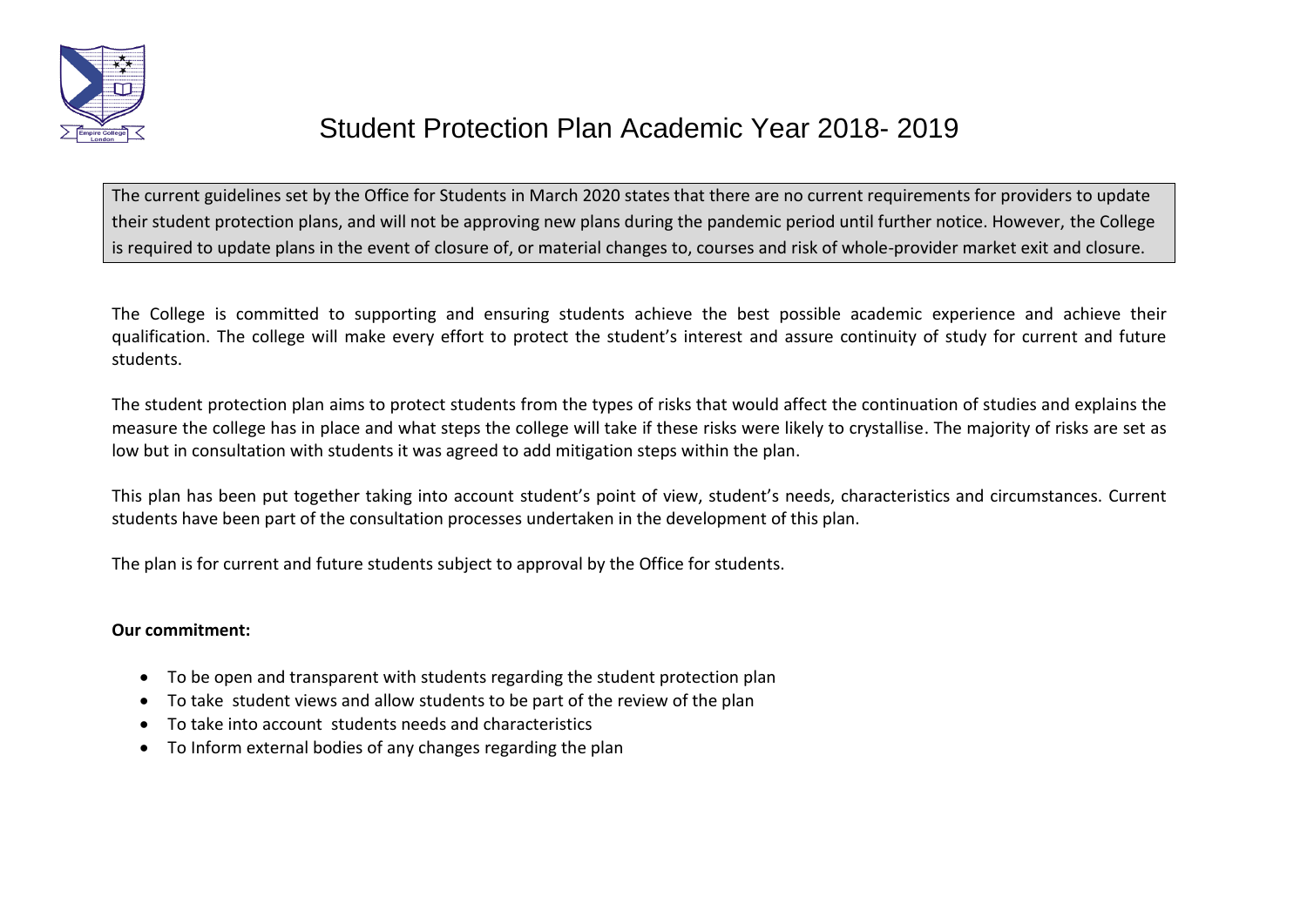| The college will continue to maintain financial reserves and a |
|----------------------------------------------------------------|
|                                                                |
| This will allow any refund, compensation or additional         |
| purchasing and support costs that may need to be made.         |
| Insurance measures will be in place.                           |
|                                                                |
| Relocation to alternative venues for teaching nearby to        |
| All support services for all students will be relocated for    |
| Financial support will be provided to students for additional  |
| In the unlikely event that the college would lose its awarding |
|                                                                |
|                                                                |
| Appeal the decision with the awarding body.                    |
|                                                                |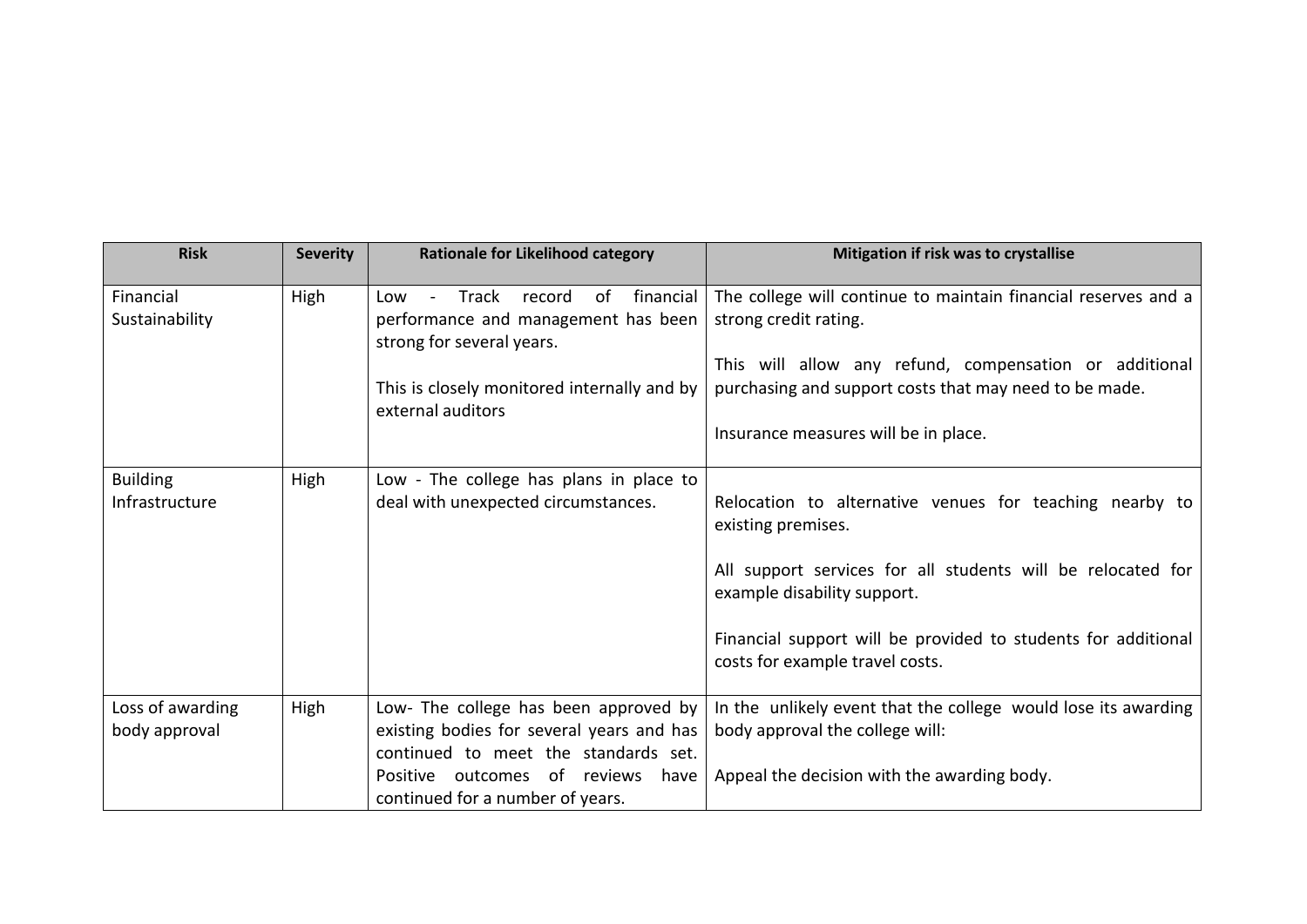|                                                            |      | The college has a robust academic quality<br>assurance framework which is reviewed<br>and evaluated throughout the academic<br>year allowing assurance of meeting<br>awarding body requirements.  | Agree with the awarding body for teach out of existing<br>students.<br>Provide students with opportunities to transfer to a local<br>provider if the college is unable to "teach out" existing<br>students.<br>Provide students with unit awards to use during transfer.<br>Provide support to those students affected during the process<br>taking into account the needs of students.<br>Provide options for students to receive tuition fee<br>refund/compensation. |
|------------------------------------------------------------|------|---------------------------------------------------------------------------------------------------------------------------------------------------------------------------------------------------|------------------------------------------------------------------------------------------------------------------------------------------------------------------------------------------------------------------------------------------------------------------------------------------------------------------------------------------------------------------------------------------------------------------------------------------------------------------------|
| $\mathsf{I}\mathsf{T}$<br>Loss/damage to<br>infrastructure | High | Low/Moderate -Onsite IT support is<br>available. Maintenance of IT equipment is<br>regular. IT systems are backed up<br>regularly onsite and online. The college<br>has multiple servers' onsite. | In the unlikely event that the college would lose its IT<br>infrastructure the steps the college will take will depend on<br>the nature of the problem.<br>An assessment of the problem would be taken and an<br>appropriate action plan devised. Data will be retrieved via<br>online storage.                                                                                                                                                                        |
| Programme closure                                          | High | Low $-$ No plans for course closure or<br>modes of study to existing provision.                                                                                                                   | In the unlikely event that the college would close a programme<br>the college will:<br>"Teach out" existing students.<br>Provide options for students to receive<br>tuition<br>fee<br>refund/compensation.                                                                                                                                                                                                                                                             |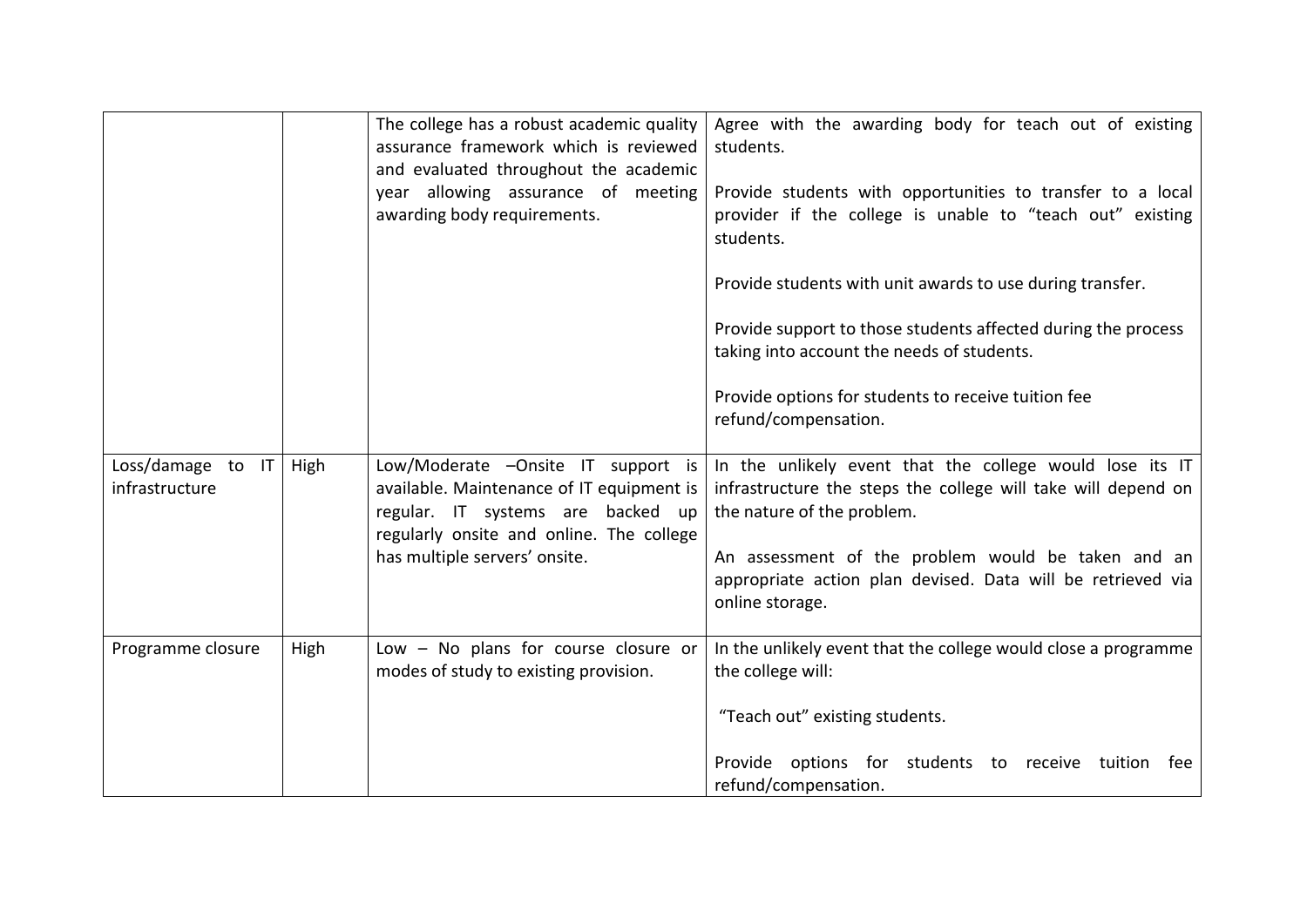|                                |        |                                                                                                                                                                                                                    | Provide support to those students affected during the process<br>taking into account the needs of students.                                                                                                                                                                                                                      |
|--------------------------------|--------|--------------------------------------------------------------------------------------------------------------------------------------------------------------------------------------------------------------------|----------------------------------------------------------------------------------------------------------------------------------------------------------------------------------------------------------------------------------------------------------------------------------------------------------------------------------|
| Loss of regulatory<br>licenses | High   | Low $-$ The college has robust systems in<br>place to monitor and review ongoing<br>compliance. The college has continued to<br>comply and meet the conditions set by<br>regulatory bodies. (QAA, ISI and OfS/DFE) | In the unlikely event that the college loses its regulatory<br>licenses the college will:<br>Appeal the decision and seek re-accreditation.<br>Agree a plan with regulatory body for teach out/support for<br>existing students to allow the completion of studies.                                                              |
|                                |        |                                                                                                                                                                                                                    | Provide support to those students affected during the process<br>taking into account the needs of students.<br>Provide options for students to receive tuition fee<br>refund/compensation.                                                                                                                                       |
| Permanent loss of<br>Key staff | Medium | $Low - Due to the stability and experience$<br>of key staff operating as a small team<br>there is a considerable amount of shared<br>experience amongst the team in order to<br>maintain the college function.     | In the unlikely event that there is a permanent loss of key staff<br>the college will:<br>Seek temporary or permanent replacements internally or<br>externally.<br>Provide cover from existing staff<br>Engage in a succession planning strategy to help ensure that<br>any loss of key staff is mitigated by having trained and |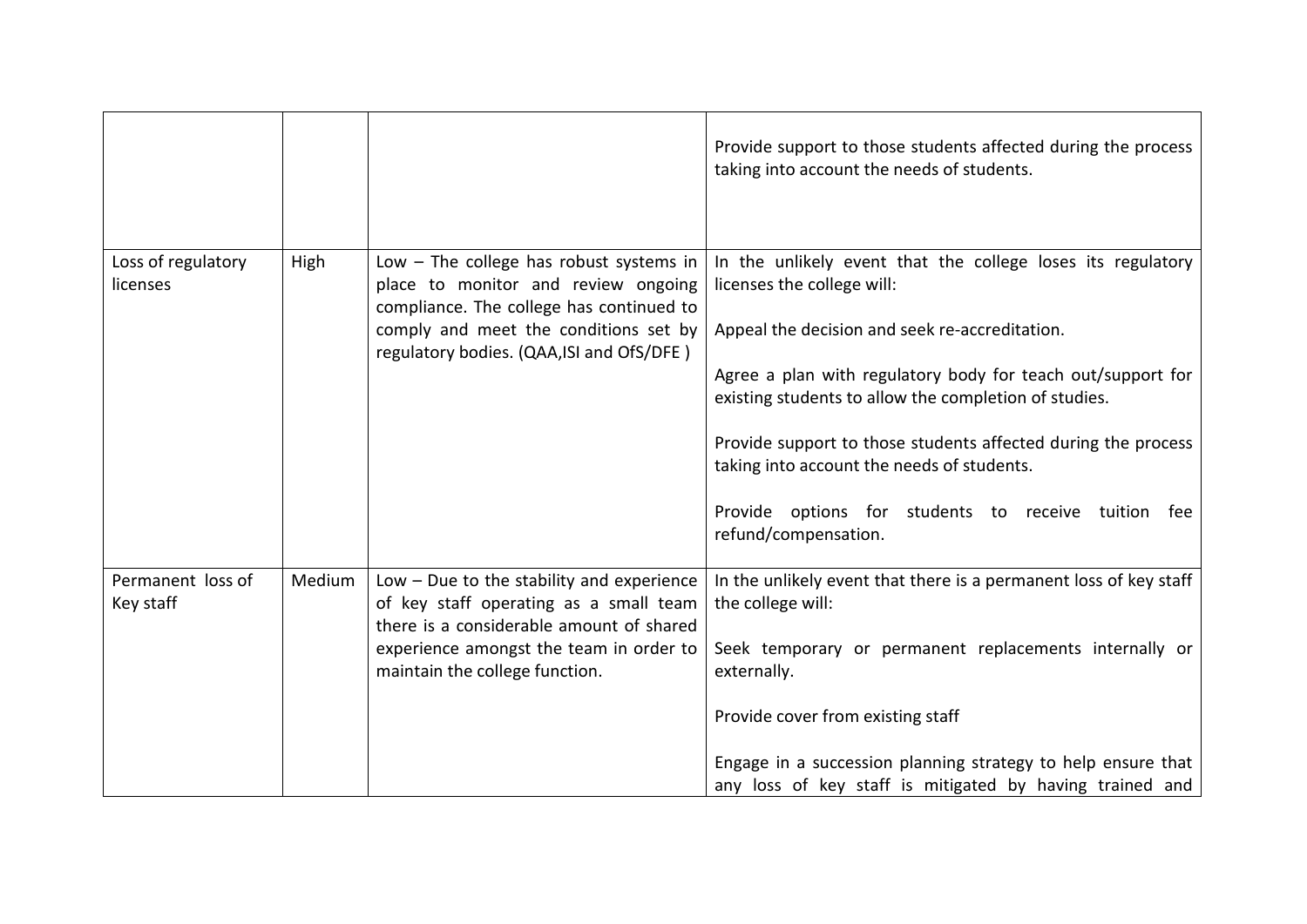|                                        |        |                                                                                                                                                                           | knowledgeable successors in place.                                                                                                                         |
|----------------------------------------|--------|---------------------------------------------------------------------------------------------------------------------------------------------------------------------------|------------------------------------------------------------------------------------------------------------------------------------------------------------|
|                                        |        |                                                                                                                                                                           |                                                                                                                                                            |
| <b>Revocation of Tier 4</b><br>license | Low    | Low $-$ The college has had its Tier 4<br>license since the start of PBS. Recent<br>review outcomes confirm the college is                                                | In the unlikely event that the college loses its Tier 4 sponsor<br>licence the college will:                                                               |
|                                        |        | compliant with UKVI.<br>The<br>college<br>currently has no Tier 4 students.                                                                                               | Appeal against the decision of the UKVI                                                                                                                    |
|                                        |        |                                                                                                                                                                           | Provide students with opportunities to transfer to a local<br>provider with a Tier 4 license if the college is unable to "teach<br>out" existing students. |
|                                        |        |                                                                                                                                                                           | Provide support to those students affected during the process<br>taking into account the needs of students.                                                |
|                                        |        |                                                                                                                                                                           | Provide options for students to receive tuition fee<br>refund/compensation.                                                                                |
|                                        |        |                                                                                                                                                                           | Refund of full tuition fees to those students who have paid in<br>advance and are yet to start their studies.                                              |
| Learning resources                     | Low    | Low - Current resources are more than<br>adequate for the college needs and there<br>are alternative suppliers of educational<br>resources. Resources are reviewed during | In the unlikely event that the learning resources would be<br>unavailable the college will ensure that teaching & learning is<br>continued by:             |
|                                        |        | planning to<br>allow<br>semester<br>early<br>detection of any changes that may need                                                                                       | Purchasing of alternative or additional learning resources to<br>meet student and course needs.                                                            |
|                                        |        | to be made.                                                                                                                                                               |                                                                                                                                                            |
| Student recruitment                    | Medium |                                                                                                                                                                           | Low – over the past several years realistic   In the unlikely event that the college cannot meet its student                                               |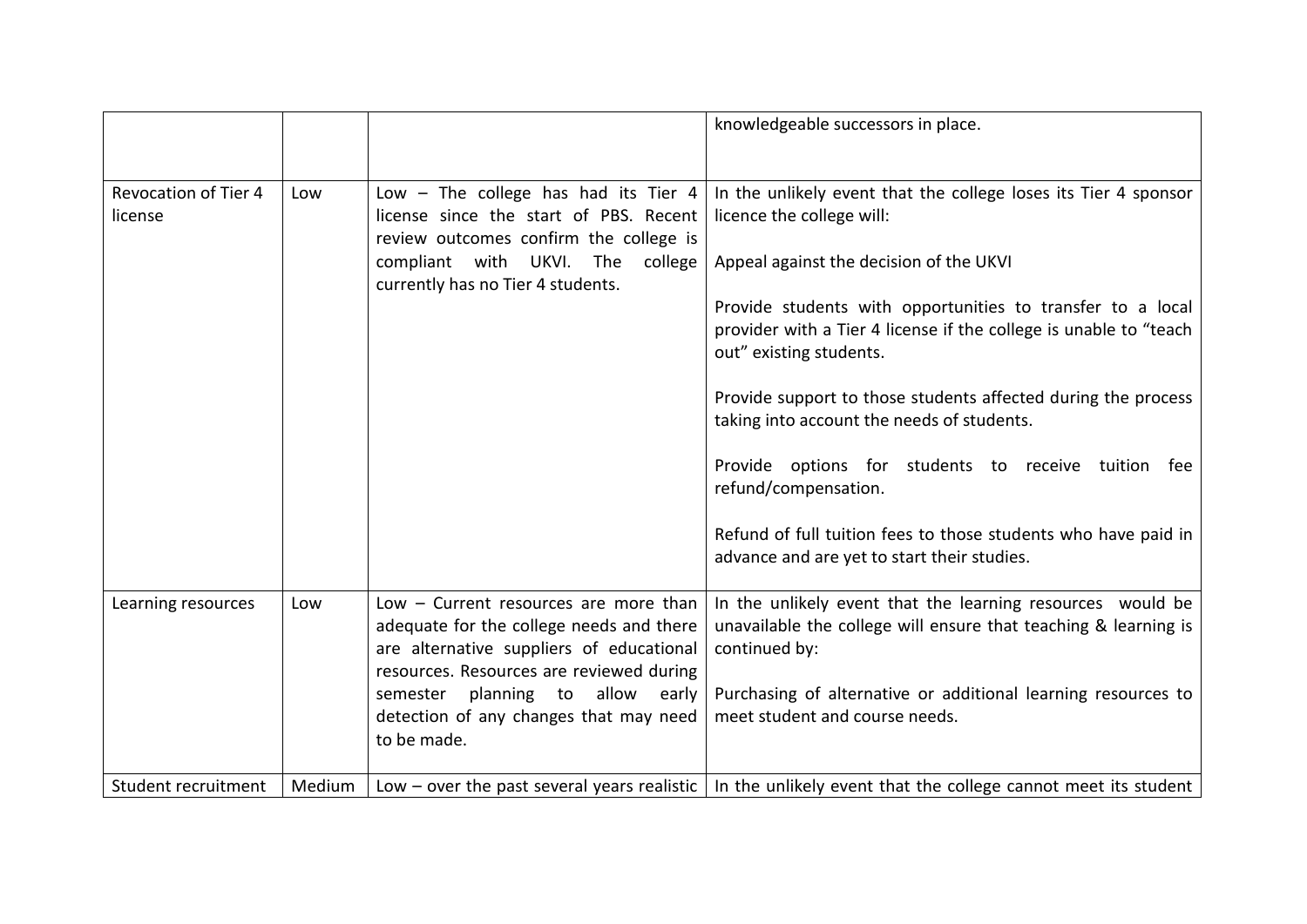| recruitment<br>targets<br>have         | been l | recruitment targets therefore needs to cancel the course the   |
|----------------------------------------|--------|----------------------------------------------------------------|
| consistently met and the college may   |        | college will:                                                  |
| continue to expand with modest growth. |        |                                                                |
|                                        |        | Refund of full tuition fees to those students who have paid in |
|                                        |        | advance and are yet to start their studies.                    |
|                                        |        |                                                                |
|                                        |        | Provide students with opportunities to enrol at a local        |
|                                        |        | provider.                                                      |
|                                        |        |                                                                |
|                                        |        | Existing cohorts will continue on the course.                  |

This plan is in addition to the protections students have under consumer protection law, and does not impinge on the student's consumer rights.

Students can also find further information in the refund and compensation policy which covers the event if the College is unable to preserve the continuation of study.

## **Communication with students**

The college will publicise its student protection plan to current and future students by ensuring it is publicly available on the website, VLE and communicated during the admissions and induction processes.

The college will ensure that staff is made aware of the student protection plan and its implications via the college VLE and induction process.

The college will review its student protection plan annually and engage students and teaching staff to further develop the plan. Reviews will take place via management meetings.